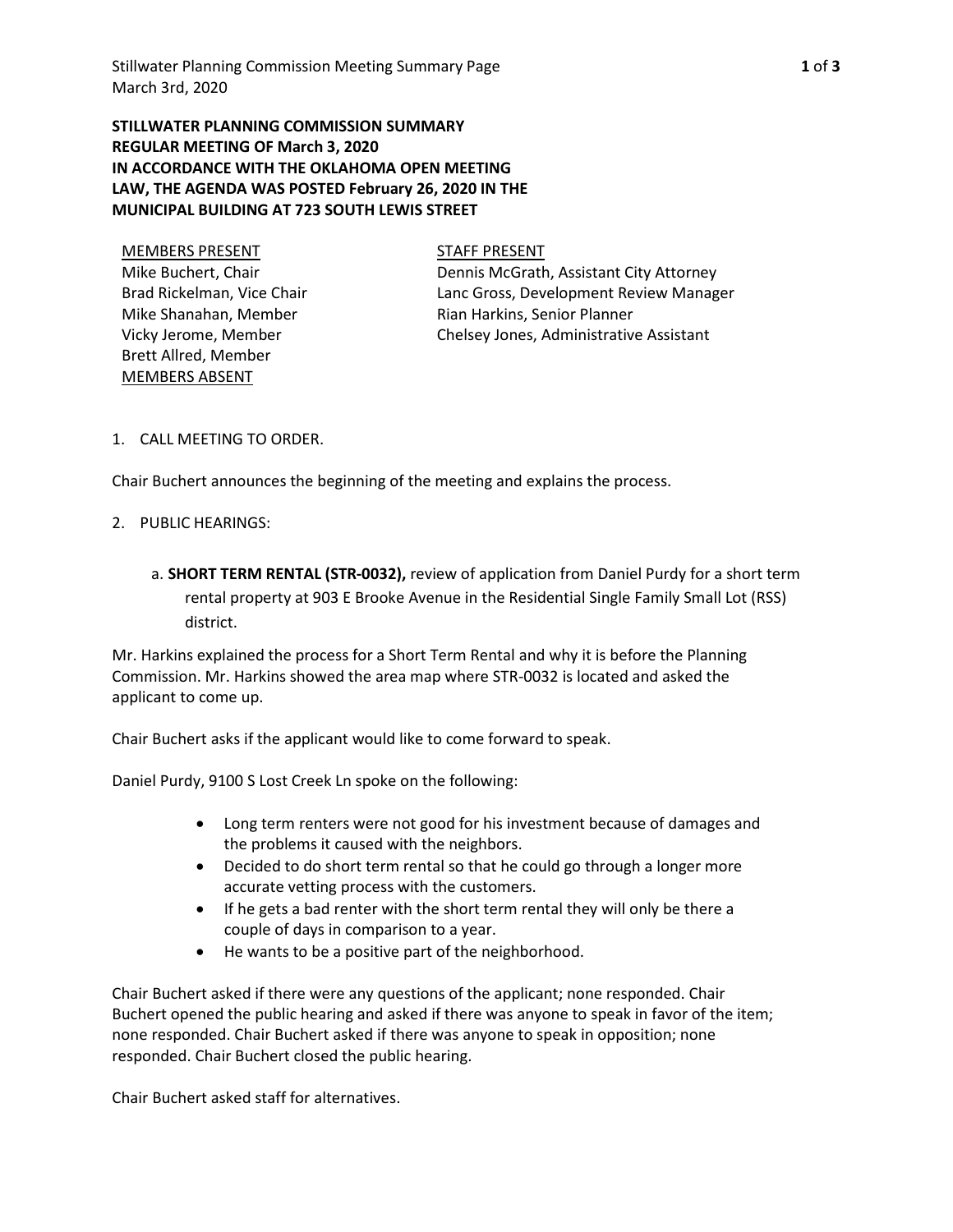Stillwater Planning Commission Meeting Summary Page **2** of **3** March 3rd, 2020

Mr. Harkins said that the way the process works is the Planning Commission is empowered to review the matter and if they see no objections and see that it is appropriate you can vote to approve, or if not you can vote to deny. If they think there is more information that is necessary they can table to a specific date with specific information in mind that you would be requesting.

Chair Buchert asked if there was any discussion or a motion.

# **Vice-Chair Rickelman motioned to accept the STR-0032 as presented, Commissioner Jerome Seconded.**

| <b>Roll call:</b> | <b>Buchert</b> | Rickelman | Shanahan | Jerome | <b>Allred</b> |
|-------------------|----------------|-----------|----------|--------|---------------|
|                   | <b>Yes</b>     | Yes       | Yes      | Yes    | Yes           |

## *Time: 43 minutes*

b. IH Development, LLC, **PRELIMINARY PLAT (SUB20-02),** requesting review and approval to create a new residential single family subdivision of 329 residential lots and seven (7) outlots on 79.55 acres (m/l), to be named Park Valley Addition, located on property currently addressed as 1823 W. 26<sup>th</sup> Avenue and zoned as Residential Single Family Small Lot (RSS) district. **Harkins**

Mr. Harkins explains SUB20-02 and said that it does comply with the density and has two points of access. Mr. Harkins said that due to issues with the infrastructure mainly sewer and water that the applicant has requested to table the preliminary plat until the next Planning Commission meeting.

Chair Buchert asked if they wanted it tabled until the March 24<sup>th</sup> Planning Commission.

Mr. Harkins said that yes they want to table until that date so that they can work through the issues with the water and sewer. Internal staff reviews have noted that there is not sufficient sewer capacity and there are some issues with water pressure.

Vice-Chair Rickelman asked if they didn't approve this plat how would it effect one that they approved last meeting.

Mr. Harkins said that they would have to make changes to their plat, however since it was conditionally approved it would have to come before the Planning Commission again anyways.

Chair Buchert opened the public hearing and asked if there was anyone who would like to speak in favor of the item; none. Chair Buchert asked if there was anyone who was there to speak in opposition or neutral to the item.

Pamela Oakes, 2120 W 26<sup>th</sup> Ave Jeffrey Huffman, 2102 W 26<sup>th</sup> Ave

Came to speak on the following: